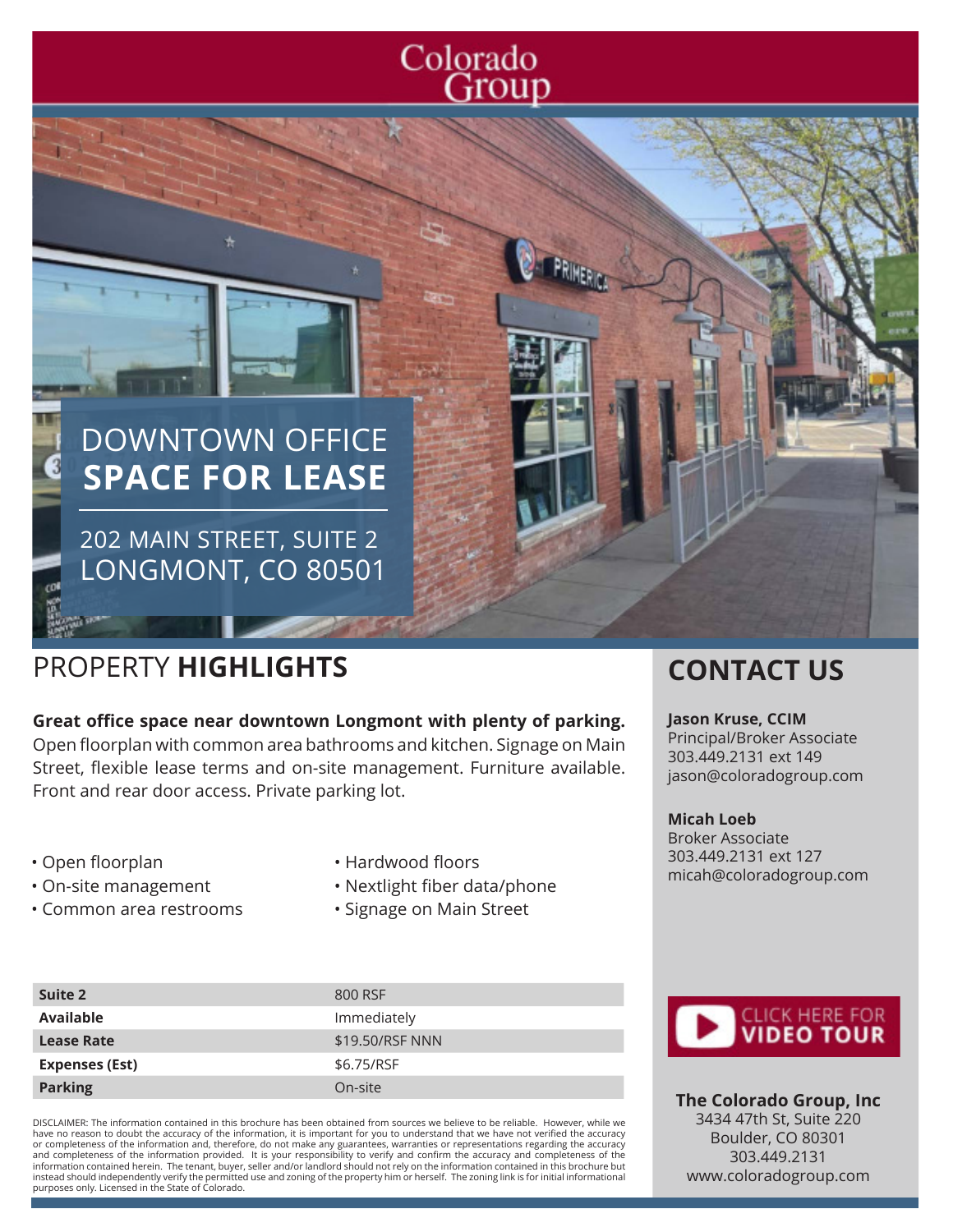### OFFICE SPACE FOR LEASE 202 MAIN STREET, SUITE 2, LONGMONT, CO 80501

Colorado<br>Group

#### PROPERTY **PHOTOS**



**The Colorado Group, Inc. | 3434 47th St, Suite 220, Boulder, CO 80301 | 303-449-2131 | www.coloradogroup.com** \* For a complete disclaimer, please see page one of this brochure.